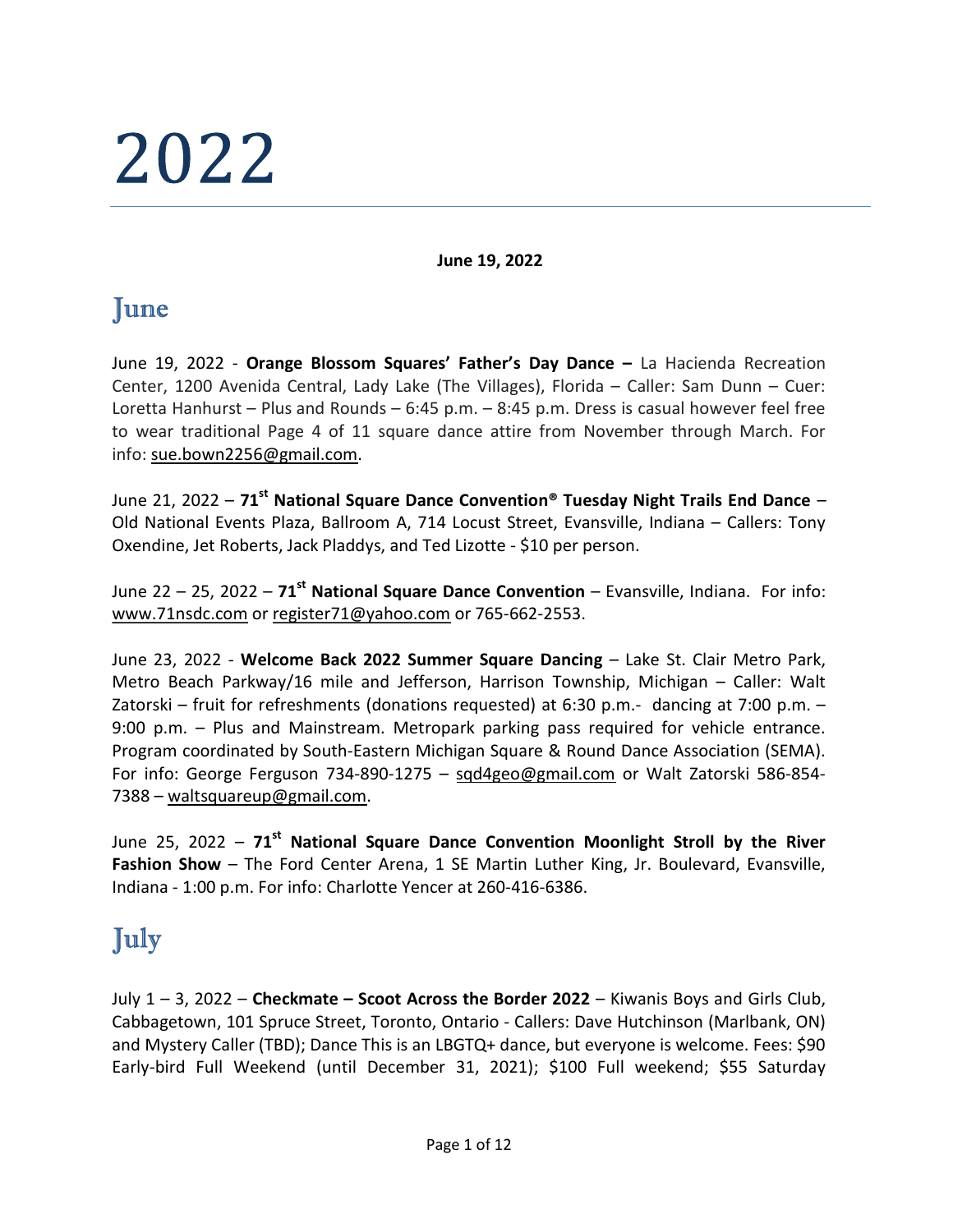(afternoon and evening); \$25 for the afternoon session; and \$30 evening session. There is a first-timer 50% discount. For info: SATB@TRIANGLESQUARES.COM.

July 3, 2022 - Orange Blossom Squares' Independence Dance – La Hacienda Recreation Center, 1200 Avenida Central, Lady Lake (The Villages), Florida – Caller: Whit Brown – Cuer: Loretta Hanhurst – Plus and Rounds – 6:45 p.m. – 8:45 p.m. Dress is casual however feel free to wear traditional Page 4 of 11 square dance attire from November through March. For info: sue.bown2256@gmail.com.

July 6-9, 2022 –  $46<sup>th</sup>$  International Choreographed Ballroom Dance Association (ICBDA) Convention 2022 – Renaissance Hotel & Convention Center, Tulsa, Oklahoma – Featuring world-renowned instructors – four dates and five nights  $\bullet$  Clinics (Phases 3-6)  $\bullet$  Dance Teaches (Phases 3-6) • Review & Party Dancing • In three full-time halls (Phases 3 / 4, 4/5, 5/6). There is a special ICBDA room rate of \$129 + tax. Make reservations at https://www.marriott.com/event-reservations/reservation-link.mi?id =1626724628415&key= GRP7&app-resvlink or call 918-307-2600 and use the Reservation ID Code ICBDA. Dancers staying at the host hotel are a critical factor in defraying the cost of the ballrooms. Dancers not staying at the host hotel will be charged a ballroom fee of \$100/couple and \$50/single. Make reservations before June 1, 2022, as a guaranteed room block will be released at that time.

July 14, 2022 - Welcome Back 2022 Summer Square Dancing – Lake St. Clair Metro Park, Metro Beach Parkway/16 mile and Jefferson, Harrison Township, Michigan – Caller: George Ferguson – salads for refreshments (donations requested) at 6:30 p.m.- dancing at 7:00 p.m. – 9:00 p.m. – Plus and Mainstream. Metropark parking pass required for vehicle entrance. Program coordinated by South-Eastern Michigan Square & Round Dance Association (SEMA). For info: George Ferguson 734-890-1275 - sad4geo@gmail.com or Walt Zatorski 586-854-7388 – waltsquareup@gmail.com.

July 20 – 23, 2022 – Join the Violet Crew in '22 - 22<sup>nd</sup> Canadian National Convention – Fredericton Convention Centre, 670 Queen Street, Fredericton, New Brunswick. Club 2022 is for the first 222 registered dancers for the convention will receive several perks befitting of a VIP including but not limited to: guaranteed registration • convention 2022 badges with your name • convention 2022 dangles • 2022 Maple Leaf Bars (Maple Leaf Badge Extra) • Club 2022 VIP Line at the Registration Desk  $\bullet$  guaranteed full no penalty refunds up to July 20, 2022 • other goodies to be determined but befitting a VIP.

July 21 – 23, 2022 –  $57<sup>th</sup>$  Star-Spangled Banner Festival – Delta Hunt Valley Hotel, Hunt Valley, Maryland – Caller: Bill Harrison (MD), Tom Miller (PA), Ken Ritucci (MA), and Ted Lizotte (NH) – Cuers: Wayne & Barbara Blackford (FL), Curt & Tammy Worlock (FL), Steve and Irene Bradt (PA). Sponsored by MDSDF, Inc. For info: www.marylandsquaredancing.com.

July 24 – 28, 2022 – Pride Plus Week - Pride RV Resort, 4394 Jonathan Creek Road (Exit 20), Waynesville, North Carolina – Callers: Travis Cook and Patty Greene – Cuer: Barbara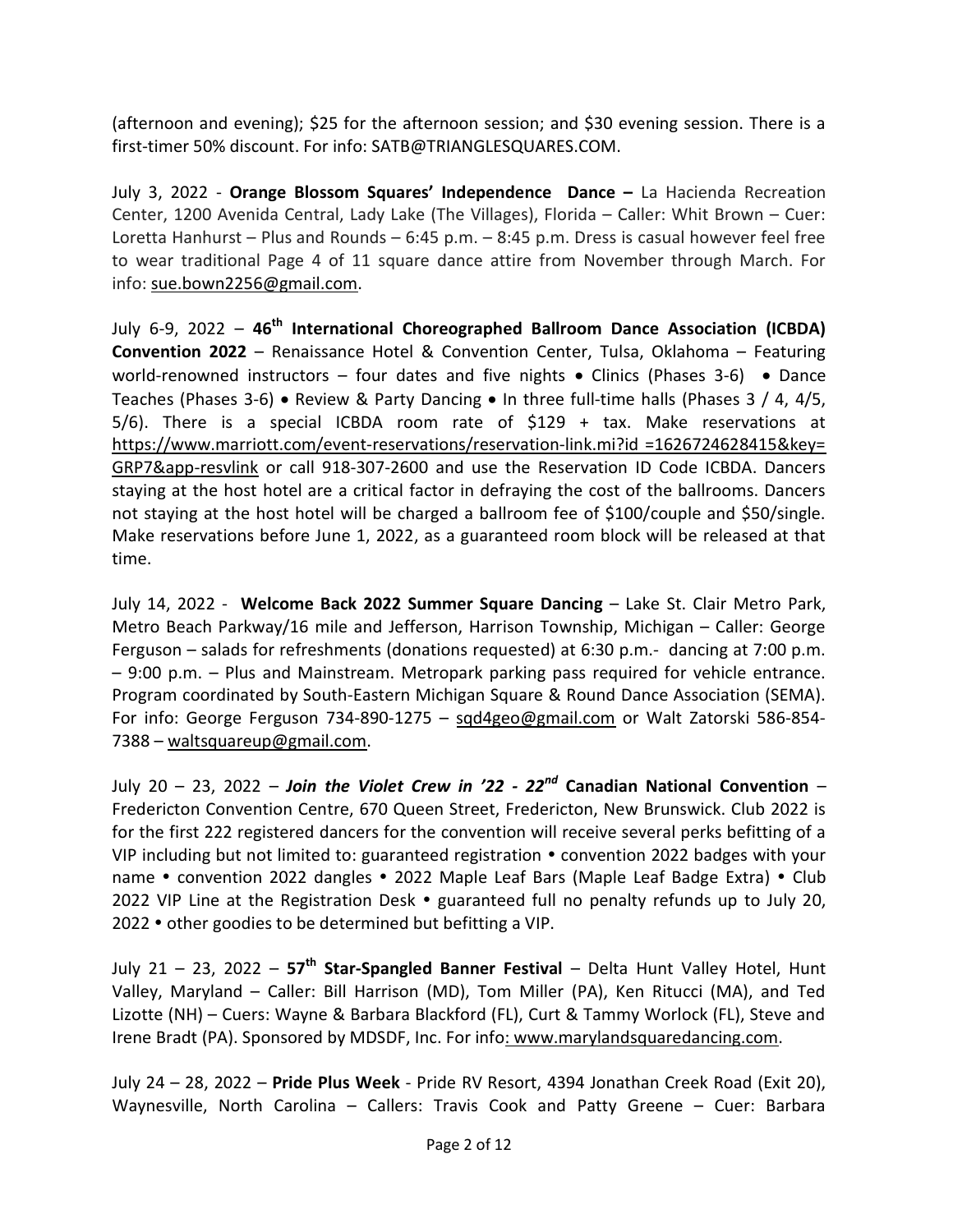Blackford. Cabins-Park Models-RV Sites are available. Special reduced rates for square dancers. Amenities include mini-golf, pool, cornhole, free WiFi, cable TV, fly-fishing, hot tub, and a country store. Registration includes dancing morning and night Sunday through Thursday with some special afternoon dancing during the week, after-party snacks each night, continental breakfast daily, and a Thursday evening dinner cookout. For reservations, contact info@PrideRVResort.com. For info: www.rideRVResort.com or 800-926-8191.

July 25, 2022 - Temple Twirlers Beach Dance – Oak Grove United Methodist Church, 2707 W. Waters Avenue (northeast corner of Habana Avenue), Tampa – Caller: Betsy Gotta – Cuer: Roy Gotta - ER 7:00 p.m., Mainstream/Plus/Rounds 7:30 – 9:30 p.m. casual accepted until Labor Day. Dancers, please use the entrance marked "Gage Hall" on the Habana Avenue side under the covered driveway. For info: murphysclan@aol.com or 813-407-0935. Temple Twirlers has a YouTube page where all their photography is being posted (videos and stills). Subscribe at tinyurl.com/twirlersyoutube.

July 28, 2022 - Welcome Back 2022 Summer Square Dancing – Lake St. Clair Metro Park, Metro Beach Parkway/16 mile and Jefferson, Harrison Township, Michigan – Caller: George Ferguson – cookies and ice cream for refreshments (donations requested) at 6:30 p.m. dancing at 7:00 p.m. – 9:00 p.m. – Plus and Mainstream. Metropark parking pass required for vehicle entrance. Program coordinated by South-Eastern Michigan Square & Round Dance Association (SEMA). For info: George Ferguson 734-890-1275 – sqd4geo@gmail.com or Walt Zatorski 586-854-7388 – waltsquareup@gmail.com.

July 29 - 20, 2022 - 2022 NWFSRDA 48<sup>th</sup> Annual Roundup - Tallahassee Senior Center, 1400 N. Monroe Street, Tallahassee, Florida – Callers: Darryl Lipscomb and Elmer Sheffield – Cuer Susan Snider – Mainstream, Plus, and Advanced – Rounds – Ribbons prices through June 1: NWFSRDA members \$12/person; non-member \$24 per person – after June 15, 2022 members are \$15 per person; non-members \$30 per person. One-day-only pricing at the door: Friday night \$15 per person, Saturday workshops and dance \$20 per person. Hotels near the Senior Center: Best Western (850-562-7200) or Days Inn Northwest Tallahassee (I850-727-5541. For info: Libby Penrod 850-566-2117 or Laura Davis 85o-354-2218 or keylime7@comcast.net.

July 31 – August 4, 2022 – Pride A2 Week - Pride RV Resort, 4394 Jonathan Creek Road (Exit 20), Waynesville, North Carolina – Caller: Sandie Bryant. Cabins-Park Models-RV Sites are available. Special reduced rates for square dancers. Amenities include mini-golf, pool, cornhole, free WiFi, cable TV, fly-fishing, hot tub, and a country store. Registration includes dancing morning and night Sunday through Thursday with some special afternoon dancing during the week, after-party snacks each night, continental breakfast daily, and a Thursday evening dinner cookout. For reservations, contact info@PrideRVResort.com. For info: www.rideRVResort.com or 800-926-8191.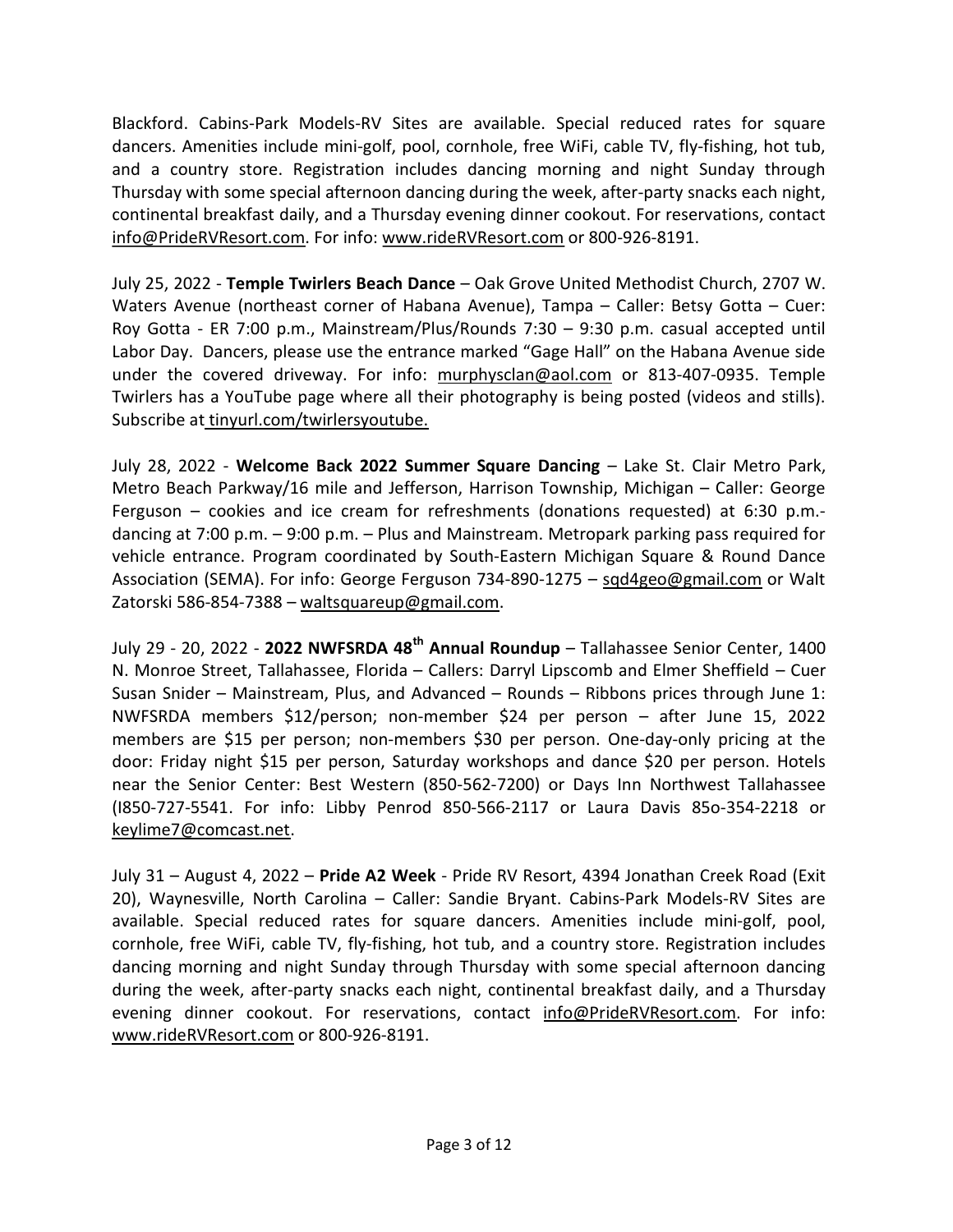#### August

July 31 – August 4, 2022 – Pride A2 Week - Pride RV Resort, 4394 Jonathan Creek Road (Exit 20), Waynesville, North Carolina – Caller: Sandie Bryant. Cabins-Park Models-RV Sites are available. Special reduced rates for square dancers. Amenities include mini-golf, pool, cornhole, free WiFi, cable TV, fly-fishing, hot tub, and a country store. Registration includes dancing morning and night Sunday through Thursday with some special afternoon dancing during the week, after-party snacks each night, continental breakfast daily, and a Thursday evening dinner cookout. For reservations, contact info@PrideRVResort.com. For info: www.rideRVResort.com or 800-926-8191.

August  $4 - 6$ , 2022 –  $47<sup>th</sup>$  Tennessee State Square and Round Dance Convention – Renew in 2022! W. L. Mills Conference Center, 234 Historic Nature Trail, Gatlinburg, Tennessee -Mainstream, Plus, Advanced, Challenge, Hot Hash, DBD, Hex, Progressive, Singing Calls – Phases II-VI: Waltz, Rumba, Foxtrot, Cha, Mambo, Bolero, Jive, Two Step, and West Coast Swing; Fashion Show, Singles Dance, Sewing Clinic, After Party, Contra, Live Band, Wood Floors, and Vendors. Costs: Early Registration \$30 per person; Weekend after July 1, 2022, \$35 per person; Friday at the door \$15 per person; Saturday at the door \$20 per person; Youth 18 and under, free with an adult. For info: www.TNSquareDance.org; Facebook: TN Square and Round Dance Convention; rgpratt@peoplepc.com or 865-964-2091.

August 4-6, 2022 – Tennessee Convention Round Dancing - Gatlinburg, Tennessee – The Barnhills are the cuer chairpersons this year and they have booked a lot of our Florida cuers – Barbara and Wayne Blackford, Don Brown and Ellen Bell, Tom and Cindy Bunn, Earle and Carol Collins. Joanne Helton is also listed. She lived in Florida for a few years but has move north to be near her children.

August 5 – 7, 2022 – Queensland State Square Dance Convention – Buderim, Sunshine Coast Square Dance Centre, Queensland – Details TBA.

August 5 – 7, 2022 –  $63^{rd}$  Wisconsin Square and Round Dance Convention – Central Wisconsin Convention and Expo Center, 10101 Market Street, Rothschild, Wisconsin – Guest Caller: Ted Lizotte. Fee Schedule: Early Bird – three days \$45 thru July 31, 2021; all three days \$50 until June 30, 2022, \$55 after June 30, 2022; Saturday \$25 through June 30, 2022, \$30 after June 30, 2022; Friday or Saturday \$18 through June 30, 2022, \$23 after June 30, 2022. Go to http://wisquaredanceconvention.org/ for registration, hotels, and camping information. The Trails End Dance will be Thursday evening, August 4, 2022. It will be called by Ted Lizotte and held at the Convention facility from 7:30 p.m. – 10:00 p.m. Please pay at the door. Sponsored by the Central Wisconsin Callers Association and CNW Dancers.

August 7 – 11, 2022 – Pride Plus Week - Pride RV Resort, 4394 Jonathan Creek Road (Exit 20), Waynesville, North Carolina – Callers: Ted Kennedy and Jet Roberts. Cabins-Park Models-RV Sites are available. Special reduced rates for square dancers. Amenities include mini-golf,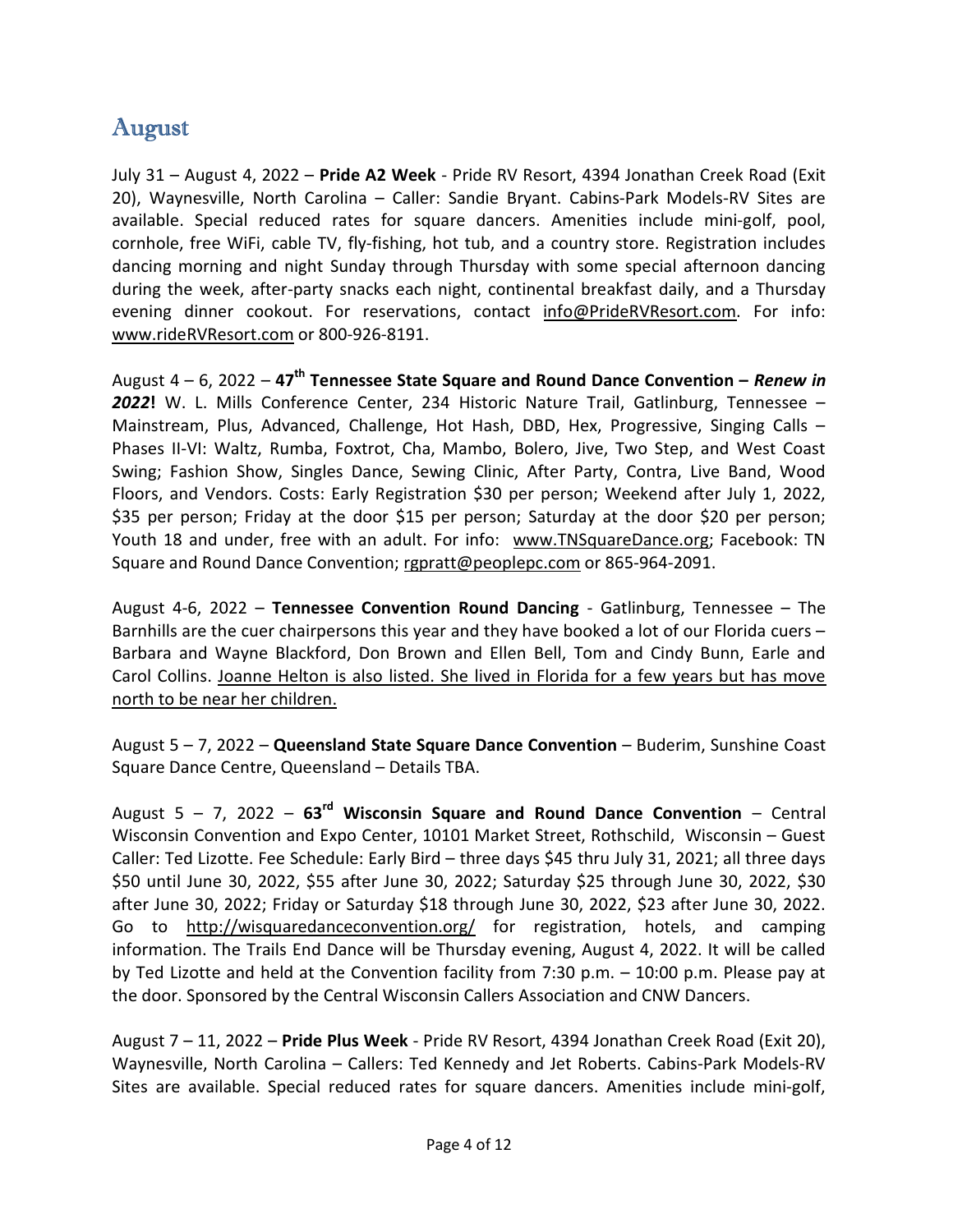pool, cornhole, free WiFi, cable TV, fly-fishing, hot tub, and a country store. Registration includes dancing morning and night Sunday through Thursday with some special afternoon dancing during the week, after-party snacks each night, continental breakfast daily, and a Thursday evening dinner cookout. For reservations, contact info@PrideRVResort.com. For info: www.rideRVResort.com or 800-926-8191.

August  $8 - 10$ , 2022 –  $62<sup>nd</sup>$  Annual California State Square Dance Convention "Rivers, Rails, and Gold Rush Trails" - Yuba-Sutter Fairgrounds, Yuba City, California - Callers: Vic Ceder (California), Steve Edlund (Canada), Kip Garvey (California), Ray Brendzy (Canada), and Charlie Robertson (Oklahoma) – Cuers: Marie & Randy Preskitt (Washington), MaryAnn Callahan and Craig Cowan (California), Sharon & Casey Parker (California). Mainstream, Plus, Advanced, Challenge, and Rounds Phases 2 – 5. For info: http://www.CAState2022.org.

August 14 – 18, 2022 – Pride Plus Week - Pride RV Resort, 4394 Jonathan Creek Road (Exit 20), Waynesville, North Carolina – Callers: Tony Oxendine, Ted Lizotte, and Jack Pladdys. Cabins-Park Models-RV Sites are available. Special reduced rates for square dancers. Amenities include mini-golf, pool, cornhole, free WiFi, cable TV, fly-fishing, hot tub, and country store. Registration includes dancing morning and night Sunday through Thursday with some special afternoon dancing during the week, after-party snacks each night, continental breakfast daily, and a Thursday evening dinner cookout. For reservations, contact info@PrideRVResort.com. For info: www.rideRVResort.com or 800-926-8191.

August 18, 2022 - Welcome Back 2022 Summer Square Dancing – Lake St. Clair Metro Park, Metro Beach Parkway/16 mile and Jefferson, Harrison Township, Michigan – Caller: Walt Zatorski – Pies for refreshments (donations requested) at 6:30 p.m.- dancing at 7:00 p.m. – 9:00 p.m. – Plus and Mainstream. Metropark parking pass required for vehicle entrance. Program coordinated by South-Eastern Michigan Square & Round Dance Association (SEMA). For info: George Ferguson 734-890-1275 - sqd4geo@gmail.com or Walt Zatorski 586-854-7388 – waltsquareup@gmail.com.

August  $18 - 20$ , 2022 - 58<sup>th</sup> Michigan Square and Round Dance Convention "3 Days of Dancin' thru Kalamazoo – Radisson Plaza Hotel & Suites, 100 W. Michigan Avenue, Kalamazoo, Michigan – Caller: Tom Davis (Xenia, Ohio) – Cuers: Cathy and Fred Fisher (Conway, Arkansas). Thursday: Trail End Dance  $-7:40$  p.m.  $-10:30$  p.m. Friday: 1:00 p.m.  $-$ 10:00 p.m. Friday After Party 10:00 p.m. – 11:00 p.m. Saturday 10:00 a.m. – 10:00 p.m. There are wood floors in all the dance halls. Hotel rooms can be reserved by calling 269-343-3333. The rate is \$131 per night. Camping: Markin Glen County Park, 5300 N. Westnedge Avenue, Kalamazoo – 269-383-8778 – \$32 per night includes full hookups, pull-thru sites, and 30/50 amp service – only 38 sites available. Call Debbie Foot for reservations at 989-224-9212 or Debbie.foote@hotmail.com. For online reservations for the convention, go to www.squarednce-michigan.com.

August  $18 - 21$ , 2022 – <sup>USA</sup>West Square Dance Convention "Dance on the Wild Side" -Handlery Hotel, 950 Hotel Circle North, San Diego, California – Ghost Riders Square Dance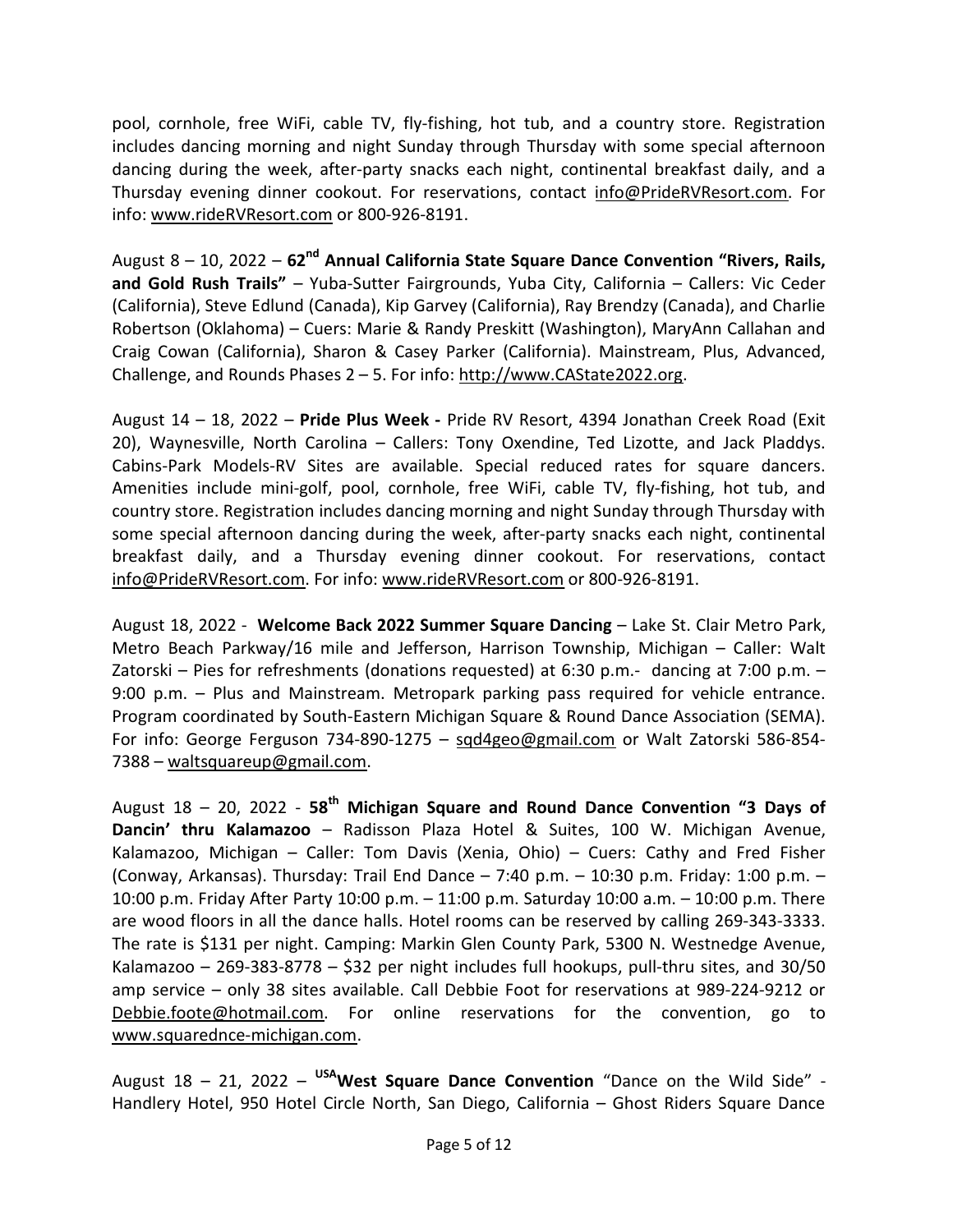Band – exhibitions – Education/Sew & Save - Showcase of Ideas USA West History Display - Wednesday Night Activities - Mainstream through Challenge, Phases  $2 - 6$  Rounds Line Dancing, and Contra – Wednesday night events: San Diego Twilight Trolley Tour, Catered Mexican Dinner, and Square Dance (Finest City Squares) – Caller Andy Allemao. Early bird (May 18, 2019 – June 30, 2020, Adult \$55/Youth \$27 – Pre-registration (July 1, 2020 – July 15, 2021) Adult \$65/Youth \$32.50 – Door registration (beginning July 16, 2021) Adult \$70/ Youth \$35. Return registration and payment to Jim Maczko and Patty Wilco, P.O. Box 712918, San Diego, CA 92171-2918.

August 21 – 25, 2022 – Pride Plus DBD Week - Pride RV Resort, 4394 Jonathan Creek Road (Exit 20), Waynesville, North Carolina – Callers: Tony Oxendine, Ted Lizotte, and Jack Pladdys. Cabins-Park Models-RV Sites are available. Special reduced rates for square dancers. Amenities include mini-golf, pool, cornhole, free WiFi, cable TV, fly-fishing, hot tub, and a country store. Registration includes dancing morning and night Sunday through Thursday with some special afternoon dancing during the week, after-party snacks each night, continental breakfast daily, and a Thursday evening dinner cookout. For reservations, contact info@PrideRVResort.com. For info: www.rideRVResort.com or 800-926-8191.

August 22, 2022 – Summer's End Dance – 210 AT THE TRACKS, 210 Locust Street, Gadsden, Alabama – Callers: Tony Oxendine and Kevin Cozad – Cuer: Susan Wolford – Lines: Rose Gray. There will be a Plus Workshop from 5:30 p.m. - 6:30 p.m., Early Rounds 6:30 p.m. – 7:00 p.m., and a dance 7:00 pm. – 9:00 p.m. The fee is \$7 per person. There will be refreshments. For info: 205-884-9213 – eysorrell@gmail.com.

August 26 – 27, 2022 – 3<sup>rd</sup> Annual Gatlinburg Getaway – River Terrace Resort and Conference Center, Gatlinburg, Tennessee – Callers: Jack Pladys (Ohio) and Matt Worley (Virginia), Lines: Bonnie Lawrence (Indiana), and Lines: Barb and Tim Bennett (Ohio). For hotel reservations at the River Terrace, 240 River Road, Gatlinburg, Tennessee – 877-502-7058. Rates: \$104 a night plus tax. For info: 513-737-3057 or Pladdys@aol.com.

August 26 – 27, 2022 –  $42<sup>nd</sup>$  Alabama Square and Round Dance Convention – Oxford Civic Center, Oxford, Alabama – Circle your wagons and come enjoy wild wild west adventures, Kick up those boots with dancing all day Friday and Saturday from  $10:00$  a.m.  $-10:00$  pm. Lots of callers and cuers. Register online at www.alabamasquaredance.com.

August 26 – 28, 2022 – 45<sup>th</sup> South Australian State Square Dance Convention – Steampunk -Copper Coast Triangle, Wallaroo Town Hall, 2B Spencer Highway, Wallaroo, Australia – Caller: Jaden Frigo – weekend rates early birds before June 30, 2022: SADS Members \$40 and Non-SASDS members \$45. Registration will be out soon online at TryBooking. There will be a Trail In dance on Thursday, August  $25<sup>th</sup>$ , York Promenade Birthday/Trail In dance. Please pay at the door. For info: April Nicholls at 011-61-433-999-362 or sasds.committee@gmail.com. World Clock: https://www.timeanddate.com/worldclock/.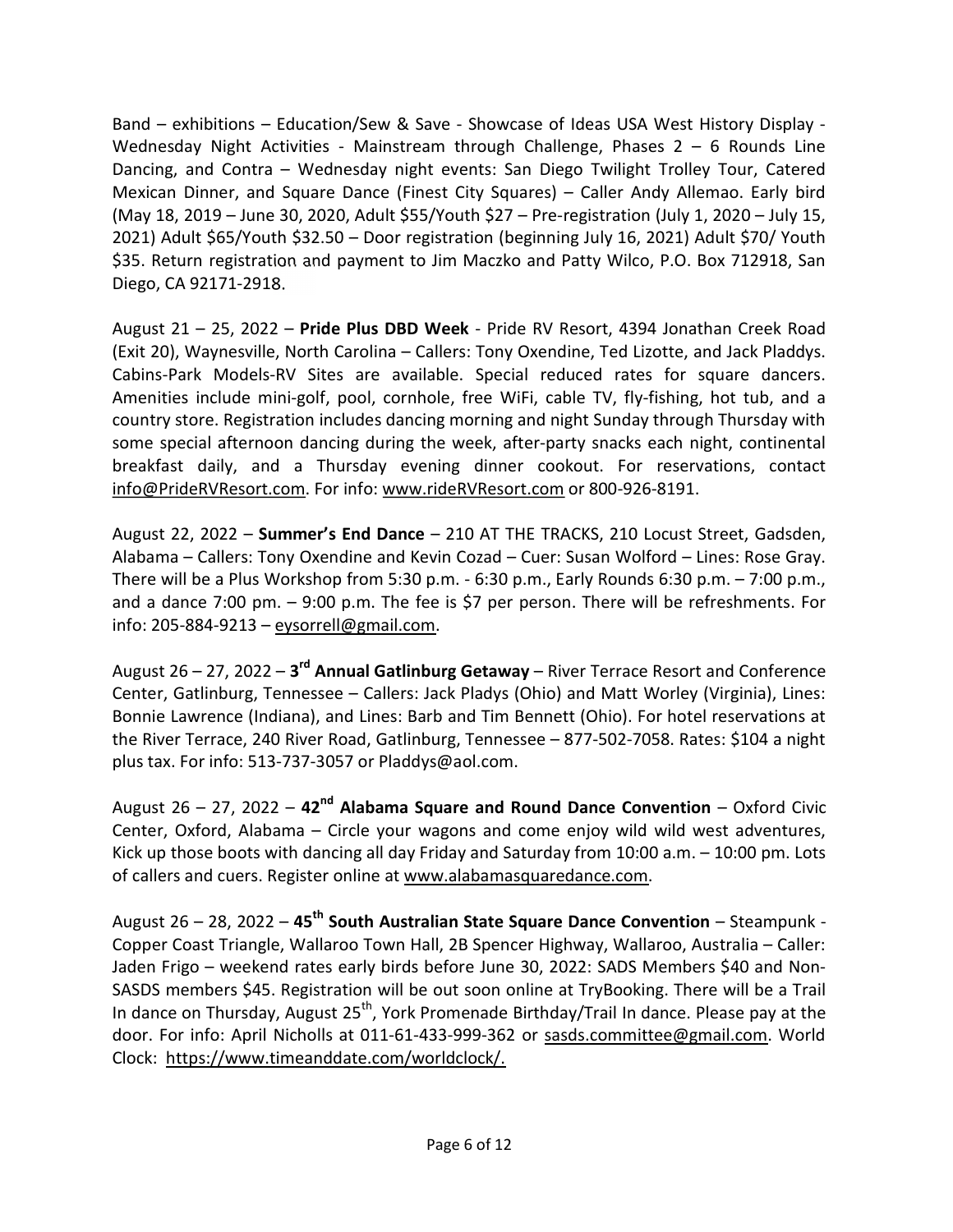August  $26 - 27$ , 2022 – Dale Hollow Lake Square Dance Weekend – Henry's Hideout, 177 Eagle Crest Drive, Byrdstown, Tennessee – Caller/Lines: Darrin Henry – all times are Central time – all events casual/comfortable. There will be bonfires on both nights. Lunch will be provided on Saturday. There will be dancing (squares – lines) both nights from 7:00 p.m. – 9:30 p.m. Registration: \$50 per couple and \$25 per single. There are multiple lodging options in the area. Register for the dance weekend by August 9, 2022. For info: 765-620-3813 – 317- 504-3894 – dhenrycaller@aol.com.

August 29, 2022 - Temple Twirlers Western Dance – Oak Grove United Methodist Church, 2707 W. Waters Avenue (northeast corner of Habana Avenue), Tampa – Caller: Sheila Terhune – Cuer: TBA - ER 7:00 p.m., Mainstream/Plus/Rounds 7:30 – 9:30 p.m. casual accepted until Labor Day. Dancers, please use the entrance marked "Gage Hall" on the Habana Avenue side under the covered driveway. For info: murphysclan@aol.com or 813- 407-0935. Temple Twirlers has a YouTube page where all their photography is being posted (videos and stills). Subscribe at tinyurl.com/twirlersyoutube.

## September

MONTH OF SEPTEMBER – National Square Dance Month

September  $2 - 4$ , 2022 – Chase the Chili – Albuquerque Square Dance Center, 4915 Hawkins Drive NE, Albuquerque, New Mexico – LGBTQ+ Weekend - Callers: Barry Clasper, Kris Jensen, and Scott Amspoke. This is an LBGTQ+, but everyone is welcome. Host Hotel: La Quinta by Wyndham, Albuquerque Journal Center NW, 7439 Pa American Freeway NE, Albuquerque, New Mexico. Room Block Pricing Code: WILDE BUNCH (block dates: September 1, 2022 – September 5, 2022); Room rate: \$59 US (plus tax and fees). For info: email CTC2022WB@GMAIL.COM or call/text at 505-738-1909.

September 10, 2022 – Tammany Twirlers' Dance of the Month – Tammany Twirlers' Clubhouse, 35386 Home Estate Drive, Slidell, Louisiana – Caller: Kevin Cozad – Cuer: Susan Wolford – 7:00 p.m. – 10:00 p.m. For info: Kathy: kebusby2001@yahoo.com or Richard rdcuers@aol.com.

September 11, 2022 - Orange Blossom Squares' Red, White, and Blue Dance – La Hacienda Recreation Center, 1200 Avenida Central, Lady Lake (The Villages), Florida – Caller: Bob Stern – Cuer: Lloyd and Ruth McKenrick – Plus and Rounds – 6:45 p.m. – 8:45 p.m. Dress is casual however feel free to wear traditional Page 4 of 11 square dance attire from November through March. For info: sue.bown2256@gmail.com.

September 11 – 15, 2022 – Pride Plus Week - Pride RV Resort, 4394 Jonathan Creek Road (Exit 20), Waynesville, North Carolina – Callers: Bob Asp and Curt Braffet. Cabins-Park Models-RV Sites are available. Special reduced rates for square dancers. Amenities include mini-golf, pool, cornhole, free WiFi, cable TV, fly-fishing, hot tub, and a country store. Registration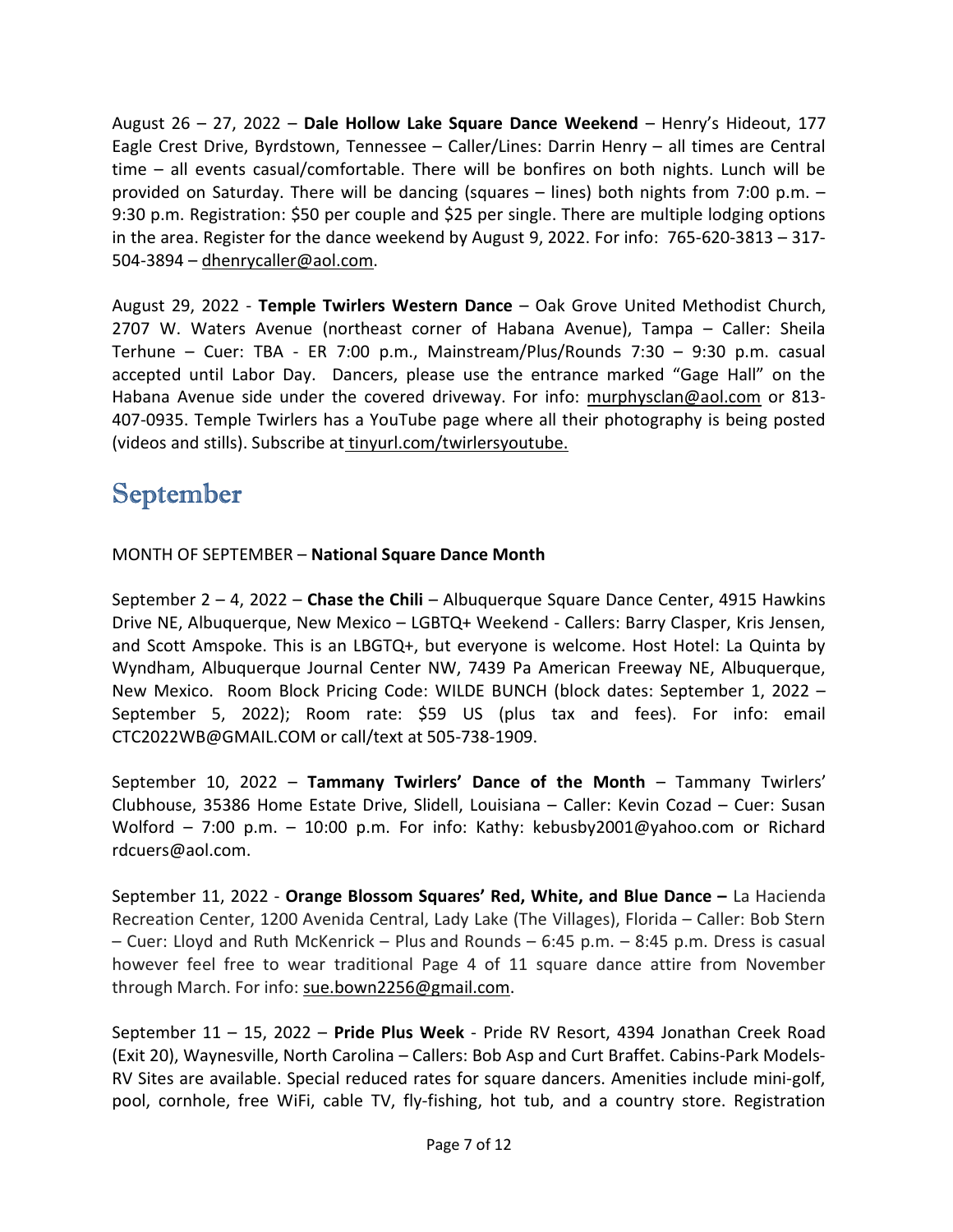includes dancing morning and night Sunday through Thursday with some special afternoon dancing during the week, after-party snacks each night, continental breakfast daily, and a Thursday evening dinner cookout. For reservations, contact info@PrideRVResort.com. For info: www.rideRVResort.com or 800-926-8191.

September 15 – 18, 2022 – The Pennsylvania Fabulous Fall Festival – Eisenhower Hotel and Conference Center, 2634 Emmitsburg Road, Gettysburg, Pennsylvania (717-334-8121) – Callers: Art LaVigne, Jet Roberts, Joe Saltel, Tom Miller, Davis Hodge, Doren McBroom, Mark Franks, and Dan Koft – Cuers: Amy and Ken Shotting, Tom Denniston and Ellen McCabe, Chris Jopek and Steve Davis, and Butch and Roberta Bloxom. Rates: A. Entire festival (all four days) \$60 per person\*; B\*\*. entire festival when staying at least two nights at the Eisenhower Hotel \$50 per person\*; C. Friday or Saturday only \$35 per person\*; and D. Thursday night or Sunday morning only \$215 per person\* (\*excludes camper/RV guests. By staying at the hotel, you are helping to reduce the cost of the ballroom. \*\*youth under 18 are half the adult rate for all packages. For info: 717-629-8581 or ButterflyTwist01@gmail.com.

September 18 - 22, 2022 – Pride All Rounds Week - Pride RV Resort, 4394 Jonathan Creek Road (Exit 20), Waynesville, North Carolina – Cuer: Barbara Blackford. Cabins-Park Models-RV Sites are available. Special reduced rates for square dancers. Amenities include mini-golf, pool, cornhole, free WiFi, cable TV, fly-fishing, hot tub, and a country store. Registration includes dancing morning and night Sunday through Thursday with some special afternoon dancing during the week, after-party snacks each night, continental breakfast daily, and a Thursday evening dinner cookout. For reservations, contact info@PrideRVResort.com. For info: www.rideRVResort.com or 800-926-8191.

September 23 – 25, 2022 – Pride Advanced Weekend - Pride RV Resort, 4394 Jonathan Creek Road (Exit 20), Waynesville, North Carolina – Caller: Jet Roberts. Cabins-Park Models-RV Sites are available. Special reduced rates for square dancers. Amenities include mini-golf, pool, cornhole, free WiFi, cable TV, fly-fishing, hot tub, and a country store. Registration includes dancing morning and night Sunday through Thursday with some special afternoon dancing during the week, after-party snacks each night, continental breakfast daily, and a Thursday evening dinner cookout. For reservations, contact info@PrideRVResort.com. For info: www.rideRVResort.com or 800-926-8191.

September 25 – 28, 2022 –  $27<sup>th</sup>$  Annual Autumn Holiday of Rounds – Fontana Village Resort, Fontana Village, North Carolina – includes:  $\bullet$  three phases (3, 4, 5), evening dances  $\bullet$  early phase 5-6 request rounds  $\bullet$  two phase 5 workshops or clinic, two phases 3/4 workshops or clinic, review session, after parties. Monday: free pizza lunch for all provided by the organizers (including soda, water, coffee, and tea). For info: Romona Stowe at 706-436-6748.

September 26, 2022 - Temple Twirlers Hobo Dance – Oak Grove United Methodist Church, 2707 W. Waters Avenue (northeast corner of Habana Avenue), Tampa – Caller: Scotty Sharrer – Cuer: TBA - ER 7:00 p.m., Mainstream/Plus/Rounds 7:30 – 9:30 p.m. casual accepted until Labor Day. Dancers, please use the entrance marked "Gage Hall" on the Habana Avenue side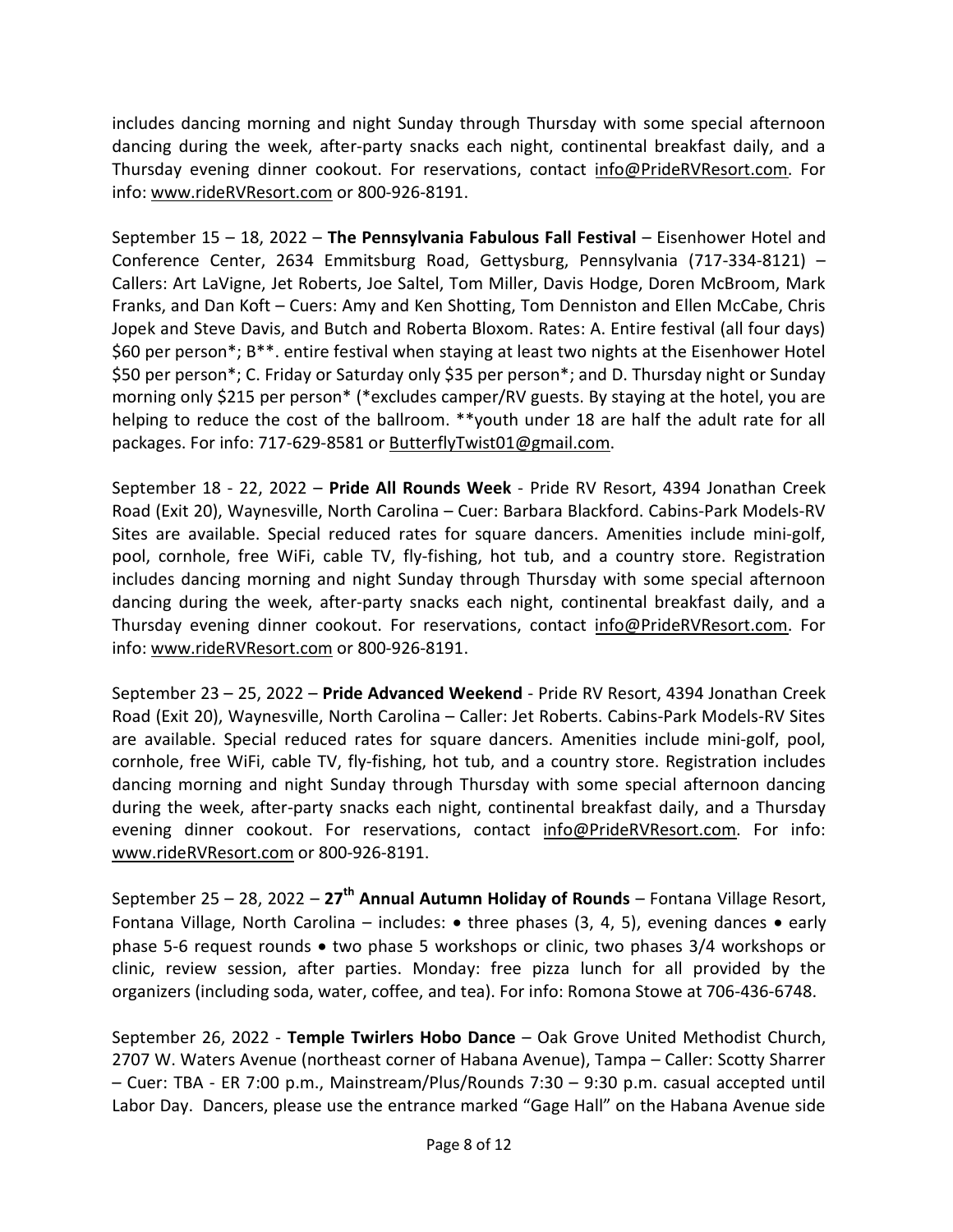under the covered driveway. For info: murphysclan@aol.com or 813-407-0935. Temple Twirlers has a YouTube page where all their photography is being posted (videos and stills). Subscribe at tinyurl.com/twirlersyoutube.

September 30, 2022 – Promenade Squares 50's Sock Hop Dance - Forbes Recreation Center, 6401 94th Avenue, Pinellas Park – Caller: Scotty Sharrer - Cuer: Sandy Sturgis – Mainstream, Plus, and Easy Rounds 7:00 p.m. – 9:00 p.m. For info: friendib@verizon.net or 727-798-3839.

### **October**

October  $1 - 3$ , 2021 – Chi-Town Squares Crossfire – Flip the Hourglass – Callers: Sandie Bryant and Chris Phillips. Enjoy dancing Mainstream through Challenge in 2 halls! This is an LBGTQ+, but everyone is welcome. Fees: \$90 per person until August 13, 2021; \$100 per person between August 14, 2021 – September 10, 2021; \$115 per person after September 11, 2021, and at the door. The Sunday Brunch only rate and the non-dancer attendance rates are \$40. T-shirts are \$20 for all sizes, small, medium, large, xl, 2xl, and 3xl. For info: chitownsquares.org.

October 14, 2022 – Promenade Squares Hawaiian Luau Dance - Forbes Recreation Center, 6401 94th Avenue, Pinellas Park – Caller: Scotty Sharrer - Cuer: Sandy Sturgis – Mainstream, Plus, and Easy Rounds 7:00 p.m. – 9:00 p.m. For info: friendib@verizon.net or 727-798-3839.

October 14 - 16, 2021 - TEXPACC 2021 - Love Civic Center, Paris, Texas - Callers: Ross Hall, Vic Ceder, Tim Ploch, Bronc Wise, and Darryl Lipscomb. Dancing four levels full time: A2, C1, C2, and C3A. Under one roof with Texas-size air conditioning. \$70 per person advanced registration (until September 14, 2021) walk-in rate add \$5 per person. Casual attire. Computer squares with open tips. For info: www.TEXPACC.com – 73-862-4300 – 918-629- 5181 – staff@plochlaw.com.

October 15, 2022 – Florida Callers' Association Clinic Dance – details to be announced. For info: Mark Fetzer - 904-908-5184 - Pen9993@aol.com.

October 20 – 23, 2022 – 46<sup>th</sup> Annual FANSDC Camporee Overload the Boat – Southern Palms RV Resort, 1 Avocado Lane, Eustis, Florida – Three full days of Dancing! The registration is \$50 for FANSDC members until October 1, 2022; non-members are \$70 until October 1, 2022. Camping Rally Rate \$32 per night. There are motels available for non-campers. There will be a Theme Dance on Thursday night. Captain's Dinner or poolside diner; casual wear or something finer, wear your favorite cruise attire. Square and Round Dancing - sports and games –workshops – after parties – Saturday night captain's dinner. For info: 863-224-1991 or trucy.rogers56@gmail.com.

October 24, 2022 - Temple Twirlers Halloween Dance – Oak Grove United Methodist Church, 2707 Judy Barnhill - ER 7:00 p.m., Mainstream/Plus/Rounds 7:30 – 9:30 p.m. casual accepted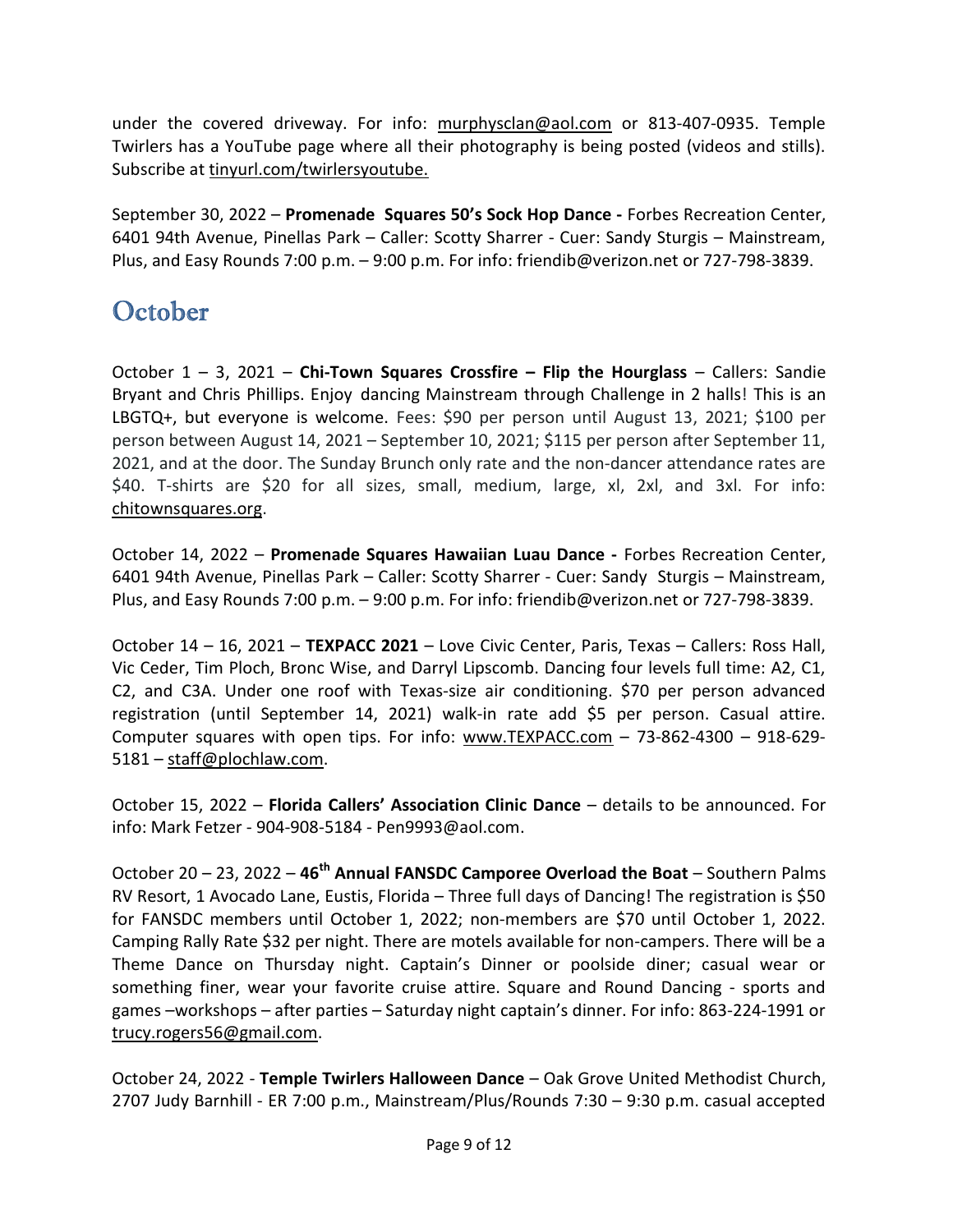until Labor Day. Dancers, please use the entrance marked "Gage Hall" on the Habana Avenue side under the covered driveway. For info: murphysclan@aol.com or 813-407-0935. Temple Twirlers has a YouTube page where all their photography is being posted (videos and stills). Subscribe at tinyurl.com/twirlersyoutube.

October 28, 2022 – Promenade Squares Halloween Dance - Forbes Recreation Center, 6401 94th Avenue, Pinellas Park – Caller: Scotty Sharrer - Cuer: Sandy Sturgis – Mainstream, Plus, and Easy Rounds 7:00 p.m. – 9:00 p.m. For info: friendib@verizon.net or 727-798-3839.

October 28-29, 2022 – West Coast Association's  $46<sup>th</sup>$  Annual Fall Fun Fest – Carver Recreation Center, 520 Idlewood Avenue South, Bartow, Florida – Callers: Ted Kennedy (Alabama) and Bill Chesnut (Florida) – Cuer: Earle Collins (Florida) – Mainstream, Plus, Advanced, Phases 2-4 Rounds – 12 hours of dancing and workshops – two halls for dancing – Advanced dancing all weekend – computer squares in the Advanced Hall – beautiful wood floor in the Main Hall – light refreshments. Hotel information to be announced. For info: sqdncfan@gmail.com–863-224-3393- www.floridasquaredance.com - www.dancergram.com.

October 30, 2022 - Orange Blossom Squares' Halloween Dance – La Hacienda Recreation Center, 1200 Avenida Central, Lady Lake (The Villages), Florida – Caller: Don Hanhurst – Cuer: Loretta Hanhurst – Plus and Rounds – 6:45 p.m. – 8:45 p.m. Dress is casual however feel free to wear traditional Page 4 of 11 square dance attire from November through March. For info: sue.bown2256@gmail.com.

#### November

November 4, 2022 – Promenade Squares Birthday/Anniversary Dance - Forbes Recreation Center, 6401 94th Avenue, Pinellas Park – Caller: Scotty Sharrer - Cuer: Sandy Sturgis – Mainstream, Plus, and Easy Rounds 7:00 p.m. – 9:00 p.m. For info: friendib@verizon.net or 727-798-3839.

November  $4 - 5$ , 2022 – NEFSRDA's 68<sup>th</sup> Fall Fun Fest, Trinity Lutheran Church, 1415 McDuff Avenue, Jacksonville, Florida – Callers: Scotty Sharrer and Bill Chesnut – Cuer: Susan Snider – two halls: Advanced, SSD, Mainstream, Plus, and Rounds - \$25 per person for the weekend; \$8 per person Saturday evening dance only. Hotel: Best Western, 4580 Collins Road, Jacksonville, Florida. For reservations, call 904-264-4466 – rate: \$109 per night. There are several camping options available. Contact Susan Snider for information. For ribbon information, contact Susan Snider at 904-908-5184.

November  $4 - 6$ , 2022 - 32nd Indiana Square and Round Dance Convention – French Lick Springs Resort, 8670 West State Road 56, French Lick, Indiana – President's Ball on Friday, November 4 at 8:00 p.m. – featuring Travis Cook and Justin Russell. Singles Meet & Greet Friday 5:00 p.m. – 6:00 p.m. Squares: Mainstream, Plus, Advanced, and Hex. Rounds: Phases II – V, Showcase of Rounds, and Workshop. Check out the education sessions, sew creative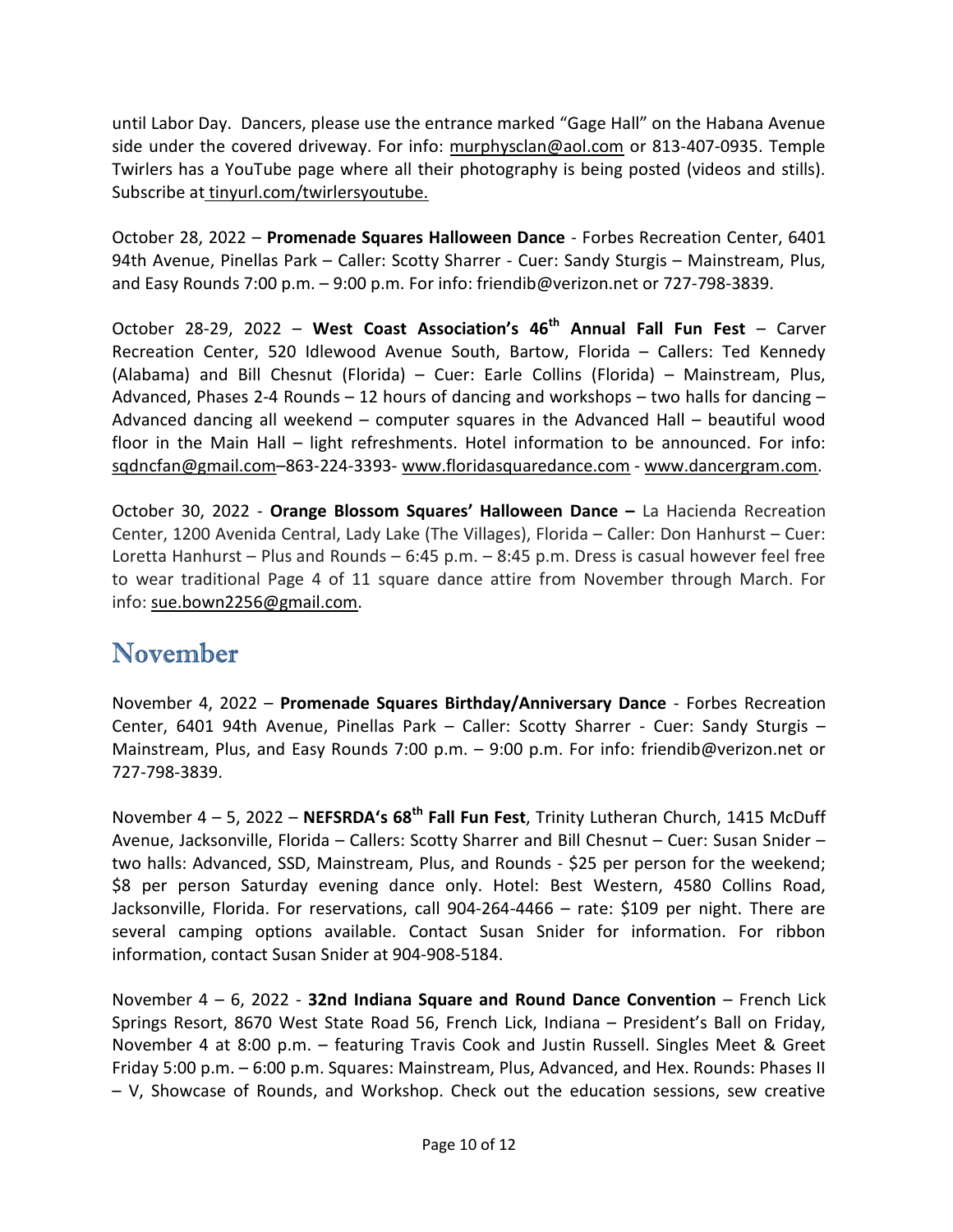room, vendors, and workshops. Sign up for the competition. Hotels: Best Western (812-936- 0520), Comfort Suites (812-936-5300), and French Lick Springs Resort (888-936-9360). For info: www.insquaredanceconvention.com or www.faceook.con/indianasquareandrounddanceconvention.com.

November 11, 2022 – Promenade Squares Veterans' Day Dance - Forbes Recreation Center, 6401 94th Avenue, Pinellas Park – Caller: Scotty Sharrer - Cuer: Fred Piper – Mainstream, Plus, and Easy Rounds 7:00 p.m. – 9:00 p.m. For info: friendib@verizon.net or 727-798-3839.

November 13, 2022 - Orange Blossom Squares' Veterans' Day Dance – La Hacienda Recreation Center Theater, 1200 Avenida Central, Lady Lake (The Villages), Florida – Caller/Cuer: Jack Lewis – Plus and Rounds – 6:45 p.m. – 8:45 p.m. Dress is casual however feel free to wear traditional Page 4 of 11 square dance attire from November through March. For info: sue.bown2256@gmail.com.

November 14, 2022 - Temple Twirlers Veterans' Dance – Oak Grove United Methodist Robert Arias – Cuer: Judy Barnhill - ER 7:00 p.m., Mainstream/Plus/Rounds 7:30 – 9:30 p.m. casual accepted until Labor Day. Dancers, please use the entrance marked "Gage Hall" on the Habana Avenue side under the covered driveway. For info: murphysclan@aol.com or 813- 407-0935. Temple Twirlers has a YouTube page where all their photography is being posted (videos and stills). Subscribe at tinyurl.com/twirlersyoutube.

November 18, 2022 – Promenade Squares Pie Night Dance - Forbes Recreation Center, 6401 94th Avenue, Pinellas Park – Caller: Scotty Sharrer - Cuer: Fred Piper – Mainstream, Plus, and Easy Rounds 7:00 p.m. – 9:00 p.m. For info: friendib@verizon.net or 727-798-3839.

November 29, 2022 – National Square Dance Day. Square Dancing Day exists to celebrate the square dance form of folk dancing, and is a great excuse to get out and "Dosey Do". This fun, healthy and simple form of dance with a long history deserves a holiday all of its own, and it has one!

November 27, 2022 - Orange Blossom Squares' Thanksgiving Dance – La Hacienda Recreation Center, 1200 Avenida Central, Lady Lake (The Villages), Florida – Caller: Bob Stern – Cuer: Lloyd and Ruth McKenrick – Plus and Rounds – 6:45 p.m. – 8:45 p.m. Dress is casual however feel free to wear traditional Page 4 of 11 square dance attire from November through March. For info: sue.bown2256@gmail.com.

November 29, 2022 – National Square Dance Day

#### December

December 12, 2022 - Temple Twirlers Christmas Dance - Oak Grove United Methodist Church, 2707 W. Waters Avenue (northeast corner of Habana Avenue), Tampa – Caller: